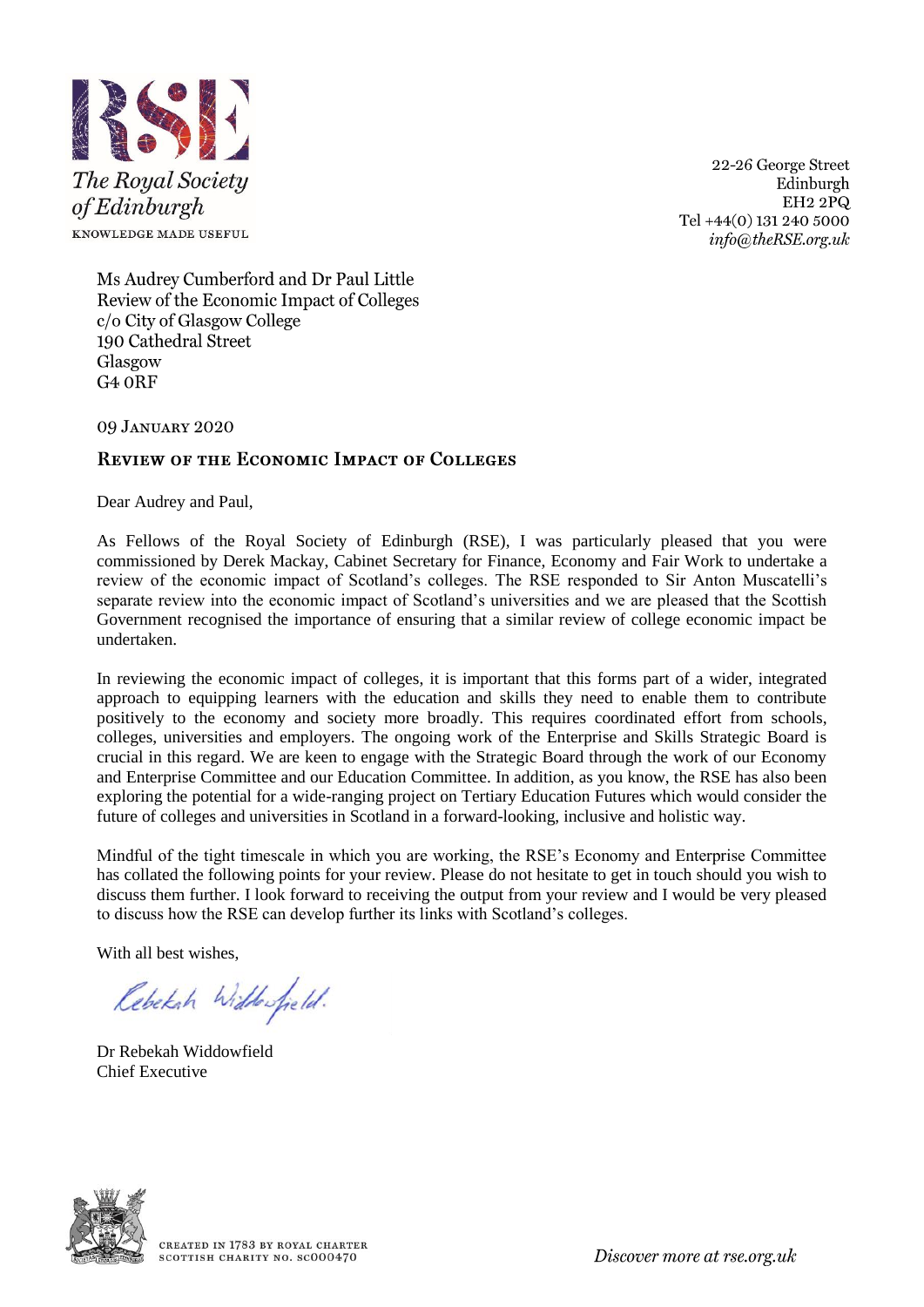## Main Points

#### *Financial and regionalisation context*

- 1. The importance of colleges in the Scottish economy has arguably increased over recent years, while their funding has not increased to the same extent as the funding of the Scottish universities' sector. The Audit Scotland, ['Scotland's Colleges'](https://www.audit-scotland.gov.uk/uploads/docs/report/2019/nr_190604_scotlands_colleges.pdf) 2019 report highlights the challenging position facing the sector with 12 from 26 colleges forecasting financial deficits by 2022-23. While the Scottish Government is increasing revenue investment in colleges, much of this additional funding is being used to cover the costs arising from harmonising pay, terms and conditions across the sector. The college sector continues to experience considerable financial pressure which has consequences for its ability to be as responsive and innovative as it and businesses would like.
- 2. The importance of colleges must be seen as relating to the Government's objectives of inclusive growth; and how their activities meet the economic and wider needs of Scotland and those entering and participating in the Scottish labour force. Their perceived growing importance can be related to several factors, such as the renewed focus on the expansion of apprenticeships, the demand for skills in key sectors, including hospitality and tourism, and the role of colleges in providing lifelong learning and reskilling of the workforce.
- 3. Colleges are particularly important in rural Scotland, as they have an integral part to play in preparing, attracting and retaining work-ready young people with the skills which are crucial to growing rural economies. Their role is also key in the retraining and upskilling of the current workforce which is covered in point 10.
- 4. The regionalisation of colleges in Scotland was largely welcomed and supported. However, challenges remain in ensuring that regional colleges develop strong governance structures and that large regional colleges build capacity to marshal skills training in their localities. There is a continuing need to assess the extent to which the aims of regionalisation are being met, and to ensure that appropriate baseline information is available to measure progress.
- 5. The reclassification of Scotland's colleges as public bodies has impacted on their ability to generate non-government income, including from commercial activity and their scope to engage in longer term partnerships. The review should consider whether greater flexibility can be provided to address this issue.

## *Colleges: collaboration and innovation*

- 6. Colleges must deliver a wide range of courses relevant to the differing types of economy within which they operate. Their rapid and effective responsiveness to local industry demand is critical to the achievement of inclusive economic growth. Innovation can be demonstrated in regionally relevant course content, course delivery (e.g. flexibility for students and businesses in the means by which skills are developed) and through in-work learning. Colleges should be encouraged to work more closely with industry to develop course content and means of delivery. Industry figures could sit on course advisory groups, to the mutual benefit of business and colleges – and of course students. Some existing examples of good practice are highlighted below.
	- ➢ Audit Scotland [Scotland's Colleges](https://www.audit-scotland.gov.uk/report/scotlands-colleges-2018) 2018 report outlined progress on regionalisation in the three multi-college regions (Glasgow, Highlands and Islands and Lanarkshire). The report highlighted some positive regional initiatives led by Glasgow Colleges Regional Board (GCRB). These included coordinating curriculum hubs that jointly plan the courses colleges provide, to align the regional curriculum to regional and national economic and employer needs.
	- ➢ Colleges have led the development of the STEM hub network of colleges, universities and employers working with primary and secondary schools on more joint learning opportunities. Connected to this, through the Energy Skills Partnership, Scotland's regional colleges are working together to match the supply and demand of skills in the energy, engineering and construction sectors, thereby minimising the potential for duplication of effort.

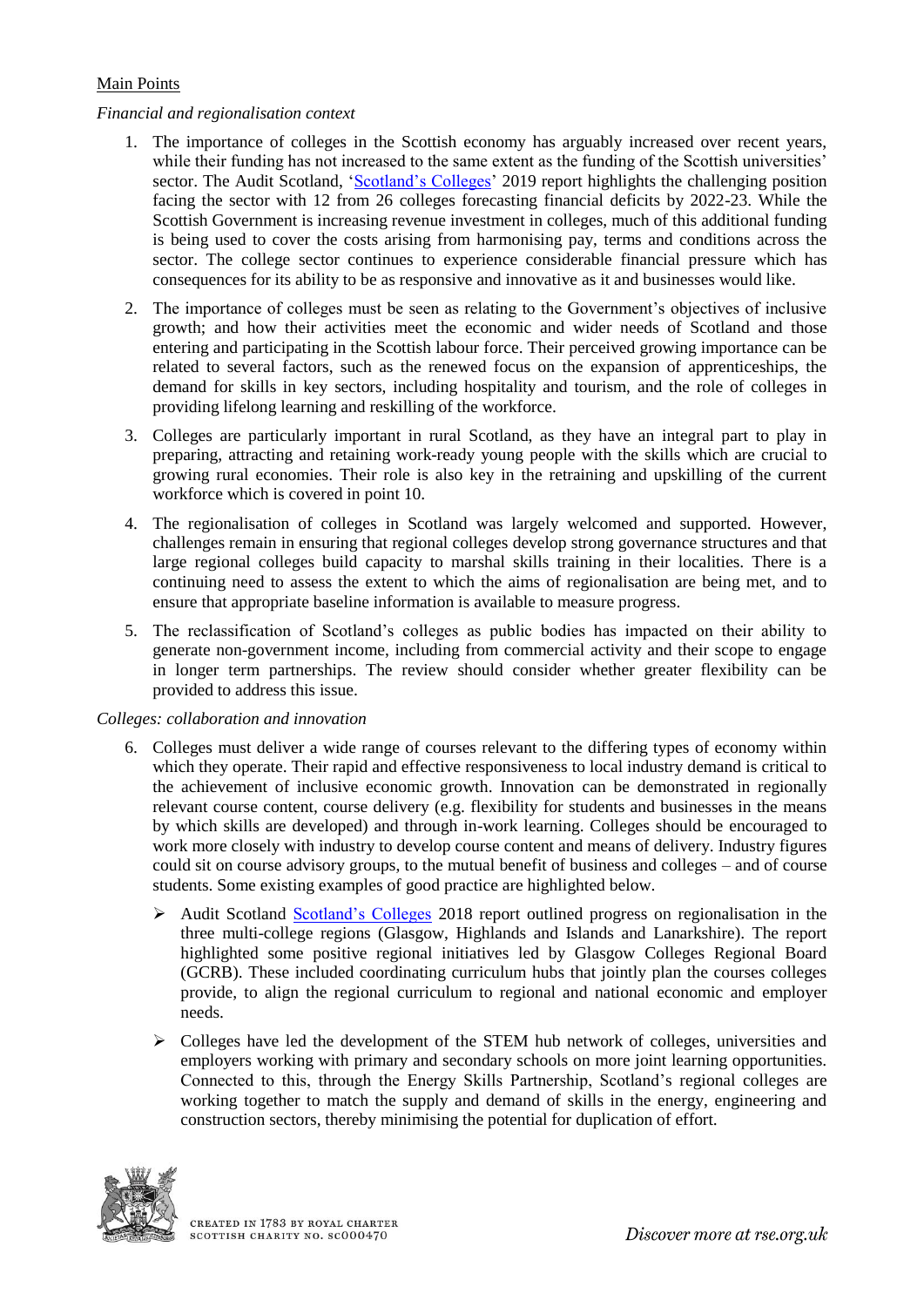- 7. The Scottish Government's Flexible Workforce Development Fund (FWDF) has helped to bring together colleges and employers, including the development of joint training courses, thus enabling colleges to respond to local industry demand. It is estimated that Scotland's share of the UK apprenticeship levy amounts to around £230m annually. This is allocated to the Scottish Government via the block grant; it is therefore for Scottish Government to determine how this funding is to be used. The Scottish Government has chosen to invest £30m (£10m in each of the last three years) in the FWDF. It will be important to consider the extent to which the scale of this investment enables the development of bespoke training provision jointly designed by colleges and employers as opposed to 'off-the-shelf' courses. The transparency, effectiveness and returns for business of the FWDF should be evaluated and compared with the application of the apprenticeship levy in other parts of the UK. It will be particularly important to consider the impact on those employers with cross-border business interests.
- 8. Linked to the above point, apprenticeships are currently administered through Skills Development Scotland. While this has helped streamline investment in skills and training provision, consideration should be given to whether this model accommodates fully employers and learners' needs. Scope for increasing the opportunities for colleges to work directly with employers could provide for more creative and bespoke provision currently outside of the apprenticeship framework.
- 9. Following a pilot year in 2018/19, the Scottish Government has again made up to £500,000 available for the College Innovation Fund to support colleges to work with businesses on innovation activity in 2019/20. This is a very important development in response to Professor Graeme Reid's FRSE review of the Innovation Centres in 2016, which highlighted the importance of ensuring that there is scope for colleges to participate in the Innovation Centres. Strong connections need to be made between Scotland's colleges and our most innovative enterprises.

## *Lifelong learning and upskilling*

10. Scottish Government policy for college funding has prioritised full-time course provision for 16- 24-year olds. This was an appropriate and understandable response to the economic downturn, when around 25% of Scotland's 16-24-year olds were unemployed in 2012. While still an issue, youth unemployment has declined to around 10%. Funding of college provision should be diversified to ensure that it is able to meet and stimulate the demand for lifelong learning and workforce upskilling. As well as the need to grow Scotland's productivity, this is increasingly important as people change career paths much more frequently than before coupled with the need to rise to the opportunities and challenges presented by increasing technological development, including automation.

## *Impact and Evaluation*

11. The wide-ranging impact of colleges can be difficult to measure, especially given the fluidity with which learners move in and out of the college system. Working together, colleges, the Scottish Funding Council and employers should further develop and maintain approaches to measuring this breadth of impact. It is worthy of note that a significant proportion of college students come from the 20% most deprived areas as measured by the Scottish Index of Multiple Deprivation. Colleges therefore play a crucially important role in improving the futures of disadvantaged learners while at the same time boosting the economy through developing a more skilled workforce.

## *Labour market implications*

12. The ONS UK Labour Force Survey shows that the distribution of the workforce by level of qualification between Scotland and rUK is generally very similar. One clear exception to this is the share of employment at NVQ Level 4. Many of the qualifications provided by Scotland's colleges are at this level. Scotland's share of employment at this level exceeds that in rUK by more than 7%. This is a remarkable difference and is almost entirely driven by the proportion of NVQ level 4 workers in Scotland with HNC/HND/BTEC qualifications accounting for more than